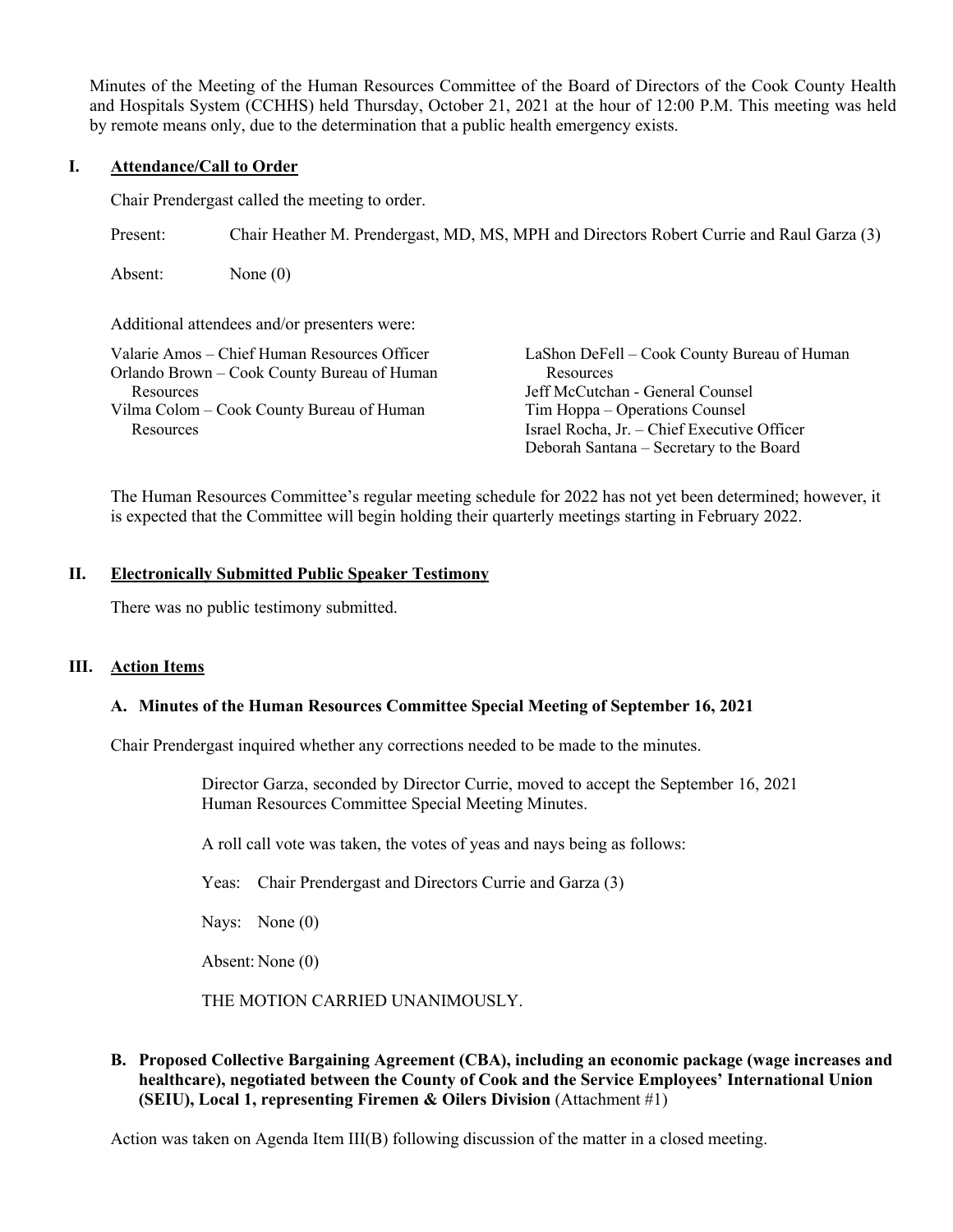### **III. Action Items (continued)**

Director Garza, seconded by Director Currie, moved to approve the proposed CBA, including an economic package (wage increases and healthcare), negotiated between the County of Cook and the Service Employees' International Union (SEIU), Local 1, representing Firemen & Oilers Division.

A roll call vote was taken, the votes of yeas and nays being as follows:

Yeas: Chair Prendergast and Directors Currie and Garza (3)

Nays: None (0)

Absent: None (0)

THE MOTION CARRIED UNANIMOUSLY.

## **C. Any items listed under Sections III and IV**

#### **IV. Closed Meeting Items**

- **A. Discussion of personnel matters**
- **B. Update on labor negotiations**
- **C. Discussion of litigation matters**
- **D. Proposed CBA listed under Agenda Item III(B)**

Director Currie, seconded by Director Garza, moved to recess the open meeting and convene into a closed meeting, pursuant to the following exceptions to the Illinois Open Meetings Act: 5 ILCS 120/2(c)(**1**), regarding "the appointment, employment, compensation, discipline, performance, or dismissal of specific employees of the public body or legal counsel for the public body, including hearing testimony on a complaint lodged against an employee of the public body or against legal counsel for the public body to determine its validity," 5 ILCS 120/2(c)(2), regarding "collective negotiating matters between the public body and its employees or their representatives, or deliberations concerning salary schedules for one or more classes of employees," and 5 ILCS 120/2(c)(**11**), regarding "litigation, when an action against, affecting or on behalf of the particular body has been filed and is pending before a court or administrative tribunal, or when the public body finds that an action is probable or imminent, in which case the basis for the finding shall be recorded and entered into the minutes of the closed meeting."

On the motion to recess the open meeting and convene into a closed meeting, a roll call was taken, the votes of yeas and nays being as follows:

Yeas: Chair Prendergast and Directors Currie and Garza (3)

Nays: None (0)

Absent: None (0)